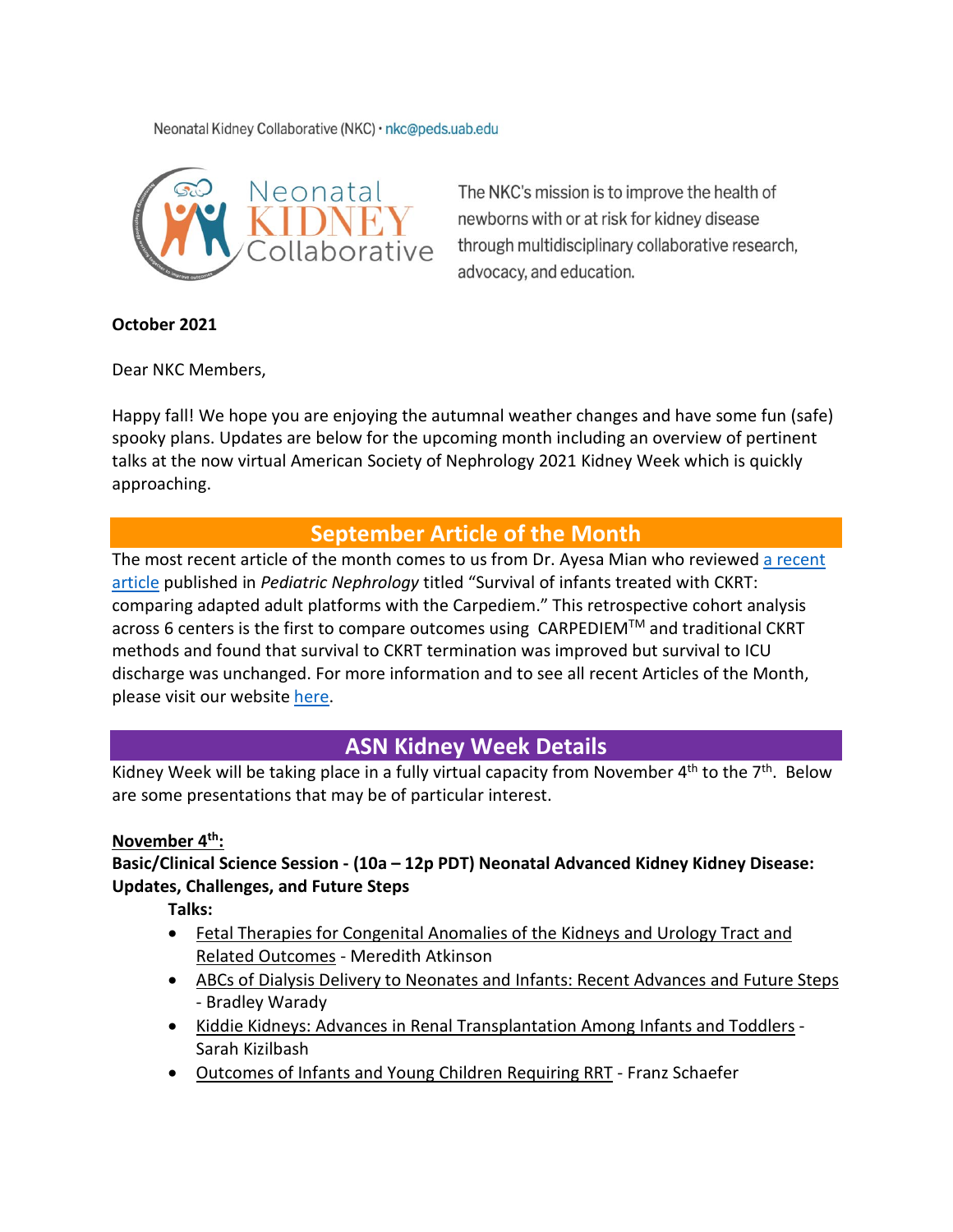#### **Poster session - (10a – 12p PDT) AKI: Epidemiology, Risk Factors, and Prevention**

• Urine Biomarkers of AKI in Extremely Low Gestational Age Neonates: A Case-Control Study - David J. Askenazi, MD, MS, FASN

#### **Poster session - (10a – 12p PDT) Pediatric Nephrology: AKI, Dialysis, Transplant, CKD, and Nephrotic Syndrome**

- Association of Antenatal Corticosteroids with Later Kidney Function in Adolescents Born Preterm with Very Low Birth Weight - Whitney Nicole Floyd
- Children on Chronic Hemodialysis Before the First Year of Age: A Three-Year Survival Analysis
- Improving the Identification of AKI in the Neonatal ICU: Three Centers' Experiences - Michelle C. Starr, MD, FASN, MPH
- Kidney Outcomes Among Extremely Preterm Born Adolescents with Neonatal AKI - Ryan Lupo
- Neonatal AKI Is Associated with Impaired Renal Function at 24 Months of Age Stephanie C. Krom, DO
- Prediction Model of CKD at the Age of One Year Following Prenatal Severe Urinary Tract Dilatation - Yael Borovitz, MD
- The Association of Diuretic Therapy with Fluid Balance and AKI in Hospitalized Preterm Neonates - Mariah L. Wright, MD

## **Poster session – (10a – 12p PDT) Pediatric Nephrology: Genetics, Kidney Stones, Quality Improvement, and Case Reports**

- Postnatal Maturation of Glomerular Filtration Rate in Term Born Neonates: An Individual Patient Data Meta-Analysis - Nori Smeets
- Prenatal Nephrology Consultations and Neonatal Dialysis Survey Keia Sanderson, MD, MS
- Preterm Birth and Its Association with Altered Renal Sodium Handling in Response to Mental Stress in Young Adults - Andrew South, MD MS

## **November 6th:**

## **Basic/Clinical Science Session - (10:30a – 12:30p PDT) APOL1 Epidemiology, Causal Mechanism and Therapeutics: Are We There Yet?**

**Talks:**

• APOL1 from a Prenatal, Perinatal, and Pediatric Perspective - Kim Reidy

## **Oral Abstracts Session – (4:30p – 6p PDT) Assessing Disease Risk in Children: A Developmental Perspective**

- Nephrotoxic Medications and Associated AKI in Hospitalized Neonates Tahagod Mohamed
- Urinary VEGF as a Prognostic Biomarker of CKD in Premature Infants with Lung Disease - Michelle Starr